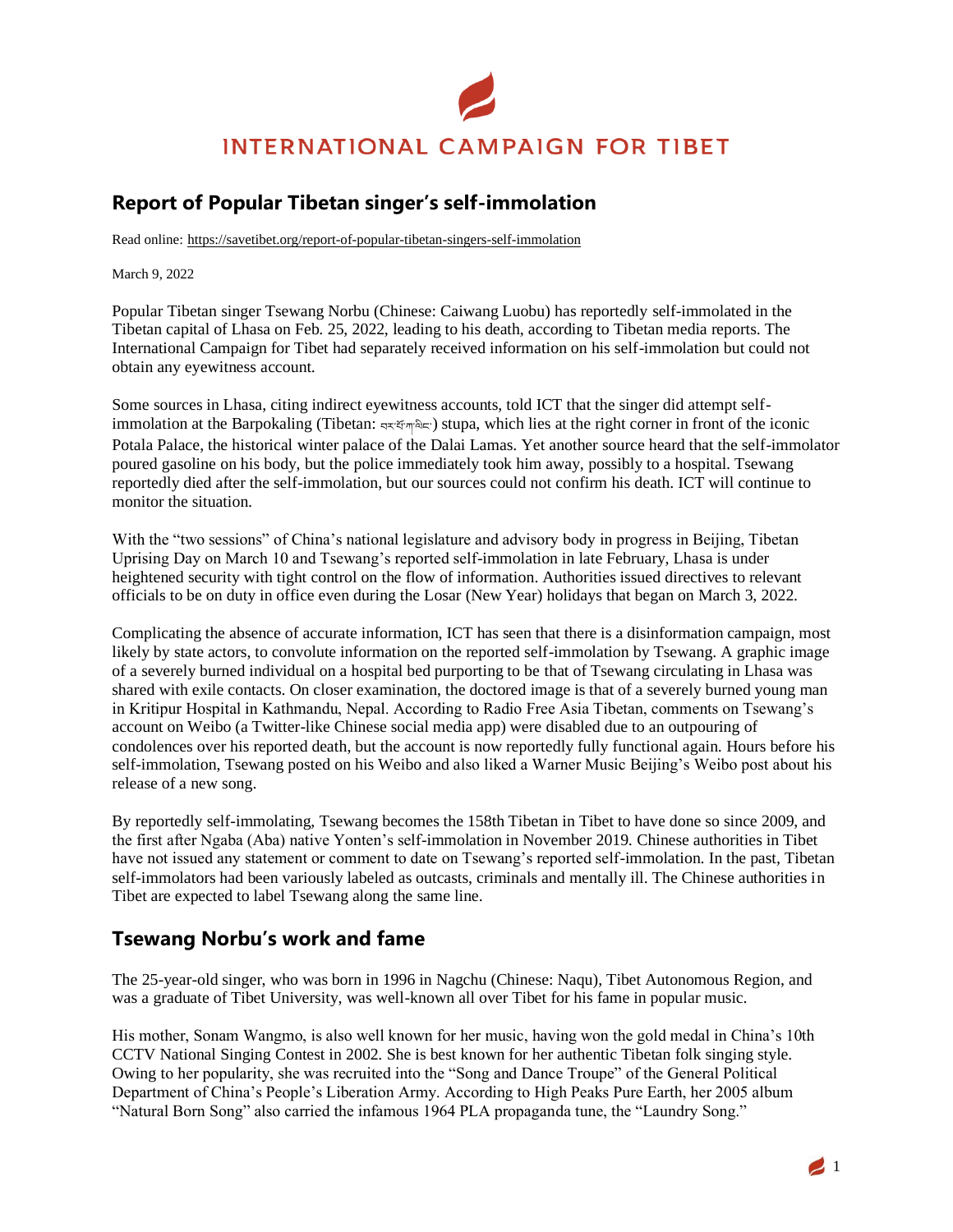Following in the footsteps of his mother, Tsewang also achieved fame by leaving his mark on Chinese reality television singing competitions akin to "The Voice" and "Idols." Norbu's music, catering to the current market demands, has a fusion content of Tibetan, Western and Chinese music and style. Besides the Tibetan imagery, the lyrics in his music has high artistic expressions of Tibetanness, belongingness and subtle nationalism. For instance, his song titled "Tsampa," translated by China Studies Professor Timothy Grose (extract below) speaks of the traditional Tibetan staple diet as the source of strength, focus and hope for all Tibetans.

*You match the color of the snow mountains You match the color of the white Khata You match the intentions of we Tibetans You are [worthy] of the label green food Your essence is to do no harm Love and compassion fill your heart-mind My strength was increased by you My mental focus was provided by you My each and every hope was bestowed by you Completely bestowed by you*

In another song titled "Let's return to fatherland (ཕ་ཡུལ་ལ་ལོག་འགོ)" in praise of his native Nagchu, Tsewang expresses the suppressed sentiments of Tibetans amidst rapid urbanization and modernization to go back to their traditional way of living. Contrasting imagery of urbanization to that of pastoralism, he persuades the urbanizing Tibetans to take a break during the Tibetan New Year to go back to their home in the pastoral country as there is nothing happier than being in one's fatherland. During his performance at the Sing China competition in 2021, the word Nagchu in the lyrics was changed to Tibet, thus broadening the sentiment across the whole of Tibet. A translation of an extract of the lyrics is below.

*There is a land known as the fatherland There is a happiness known as the home There is a relation known as the parents There is a gratitude known as compassion As the Losar [Tibetan new year] is nearing Buy that gift Dress up And Drive Let's return to the fatherland Climb that hill Cross that plain Sing a song The grassland is expansive With plenty of wealth [livestock] My heart is longing heavier for you There is nothing happier than one's fatherland*

Three days prior to his reported self-immolation, Tsewang released a song titled "If you have any regret, do not hold it secretly for yourself," written by the Sichuanese Zeng Jie and Qiu Shuyang. Seemingly a love song, some observers notice metaphorical messages in the title of the song. ICT's translation of the lyrics is below.

*The moment you put down your memories Have made the last call and gone far away Stumbling and saying that I'm not afraid Left the hugging afterglows of the setting sun behind, the wind blew the hair I'm somewhere in the city, listening to the chanting of the starry night It is like a ray of sunlight, the warmth melts me Putting away worries*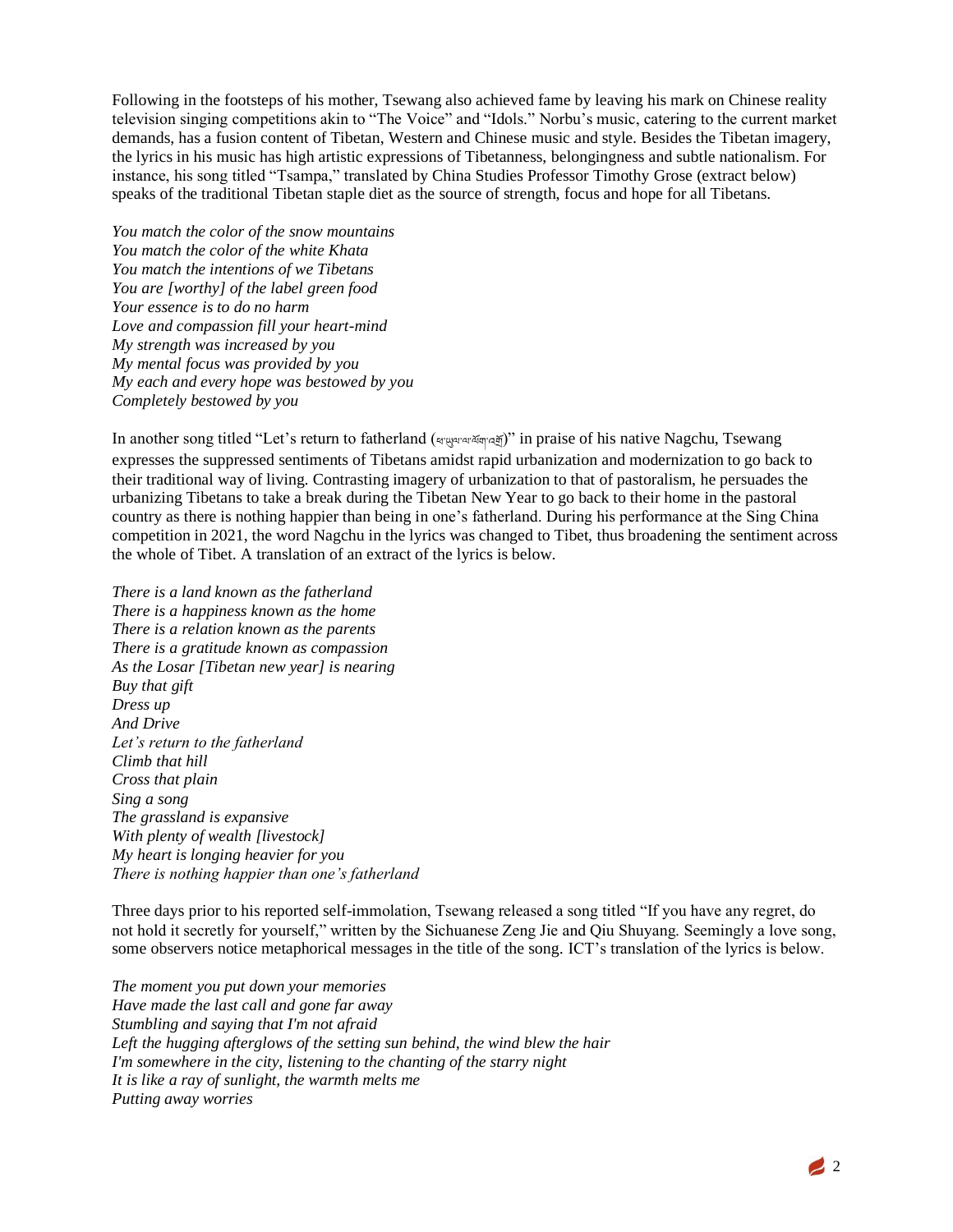*If you have any regret, do not hold it secretly for yourself We used to spend every spring and summer together Look, time is running out Time is full of colorful flowers in the depths One flower is forever in my heart*

### **Political connection**

Born to artist parents (his mother a singer and father a music composer), Tsewang, however, has a maternal uncle Sogkhar Lodoe Gyatso, who is a long-serving Tibetan political prisoner. He is currently four years into his 18-year imprisonment for publishing a video message about declaring a world peace movement and marching around the Potala Palace in protest on Jan. 28, 2018.

Lodoe had already served 21 years in prison between 1993 to 2013. Cumulatively he will have served 39 years in prison at the end his current 18-year prison term. Originally sentenced to a 15-year prison term in 1993 for killing in self-defense during a fatal fight with a man whose speeding car had killed his sister Lharik, Lodoe carried out a political protest in the notorious Drapchi prison in 1995, leading to the conversion of his prison term to a death sentence. Owing to international outcry over his death sentence and torture in prison in addition to urgent appeals by the UN special rapporteur on extrajudicial, summary and arbitrary executions, his death sentence was later commuted to life imprisonment.

After release in 2013, Lodoe was again detained for a relatively short duration for his demonstrations in 2015 and 2016. His demonstration in January 2018 led to his current 18-year prison term.

## **Oppressive CCP policies in Tibet**

Tsewang's reported self-immolation in Lhasa comes amid an oppressive political environment and Chinese Communist Party policies targeting the Tibetans in his native Nagchu. Tibetans in Sog and Driru counties, particularly under the Nagchu Prefectural level City, have been reeling under brutal CCP oppression for a long time.

For the second year in a row, Freedom House has ranked Tibet as the least-free country in the world. The International Campaign for Tibet calls for the international community to hold China accountable for the atrocities it has perpetrated in Tibet.

Commenting on Tsewang's self-immolation, Chinese dissident Wang Dan, in his opinion piece published on RFA on March 8, wrote:

"…the suffering and resistance lurking in society far exceed the outside world's perception. When Tsewang Norbu conquered the hearts of many audiences with beautiful songs on the program "The Voice of China", what we saw on the surface was a young man who was ready to embark on the road of singers and hoped to become a new idol artiest; what he heard was his nostalgia for his family and land, love and nature's yearning. But how many people could have thought at the time that this young man who looked like countless peers had such a blazing belief in his heart and courage to die for freedom. This can't help but make us think about how many people in today's China ostensibly obey the control of totalitarian politics and the social atmosphere of indifference to the philistine. In fact, we don't know their inner anger and their determination to resist. For those who think that everyone on Chinese soil has been enslaved and everyone has given up resistance, the self-immolation should make them rethink."